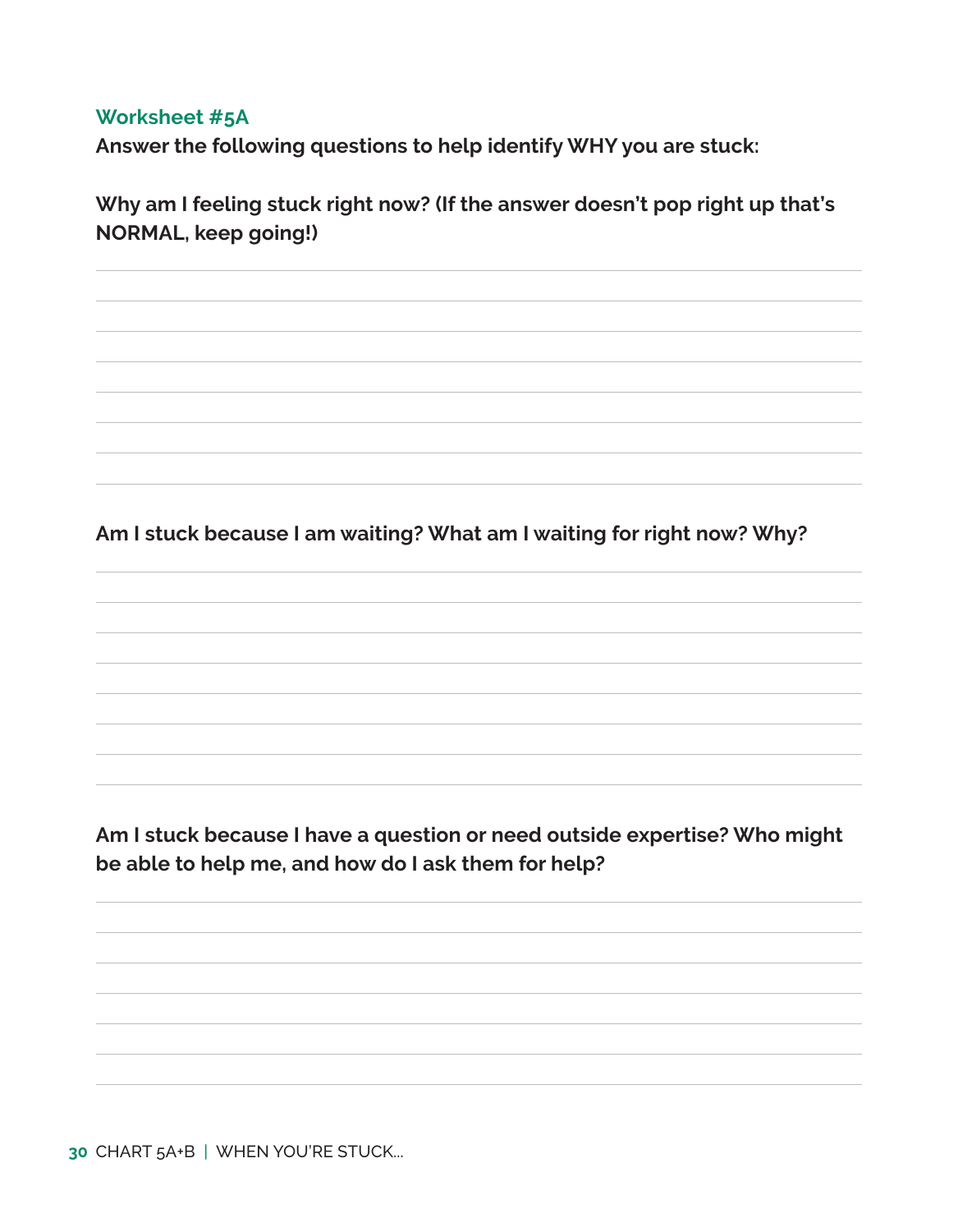**Am I stuck because I'm feeling unsure? Does feeling unsure need to stop me from moving forward?**

**Am I stuck because I'm trying to find the RIGHT answer? Is there a right answer? And if there is, do I care?**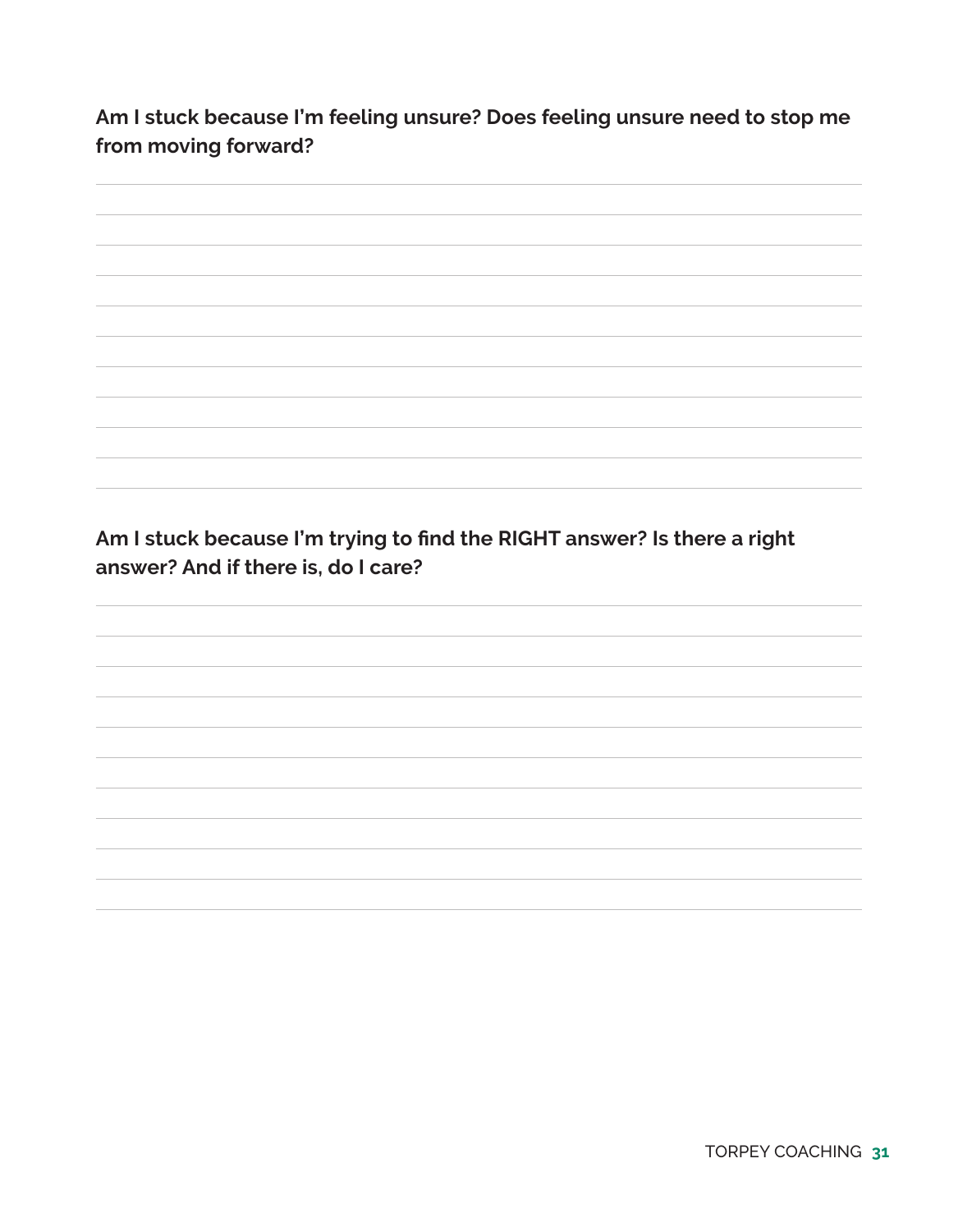## **Worksheet #5B**

**If you are still feeling stuck and want to keep digging:**

**What is the PROBLEM I am trying to solve?**

**Once you state the problem simply and clearly:**

**What are the options available to solve the problem? (Note: you don't have to like all the options, you just have to list the options. Try to avoid judging here.)**

## **Based on what you know, what's the SIMPLEST way forward right now?**

This is one of my FAVORITE questions because you do NOT need to have the answer. You ONLY have to identify the problem. And often when we are stuck it's because we're trying to solve a problem without knowing exactly which problem we're solving.